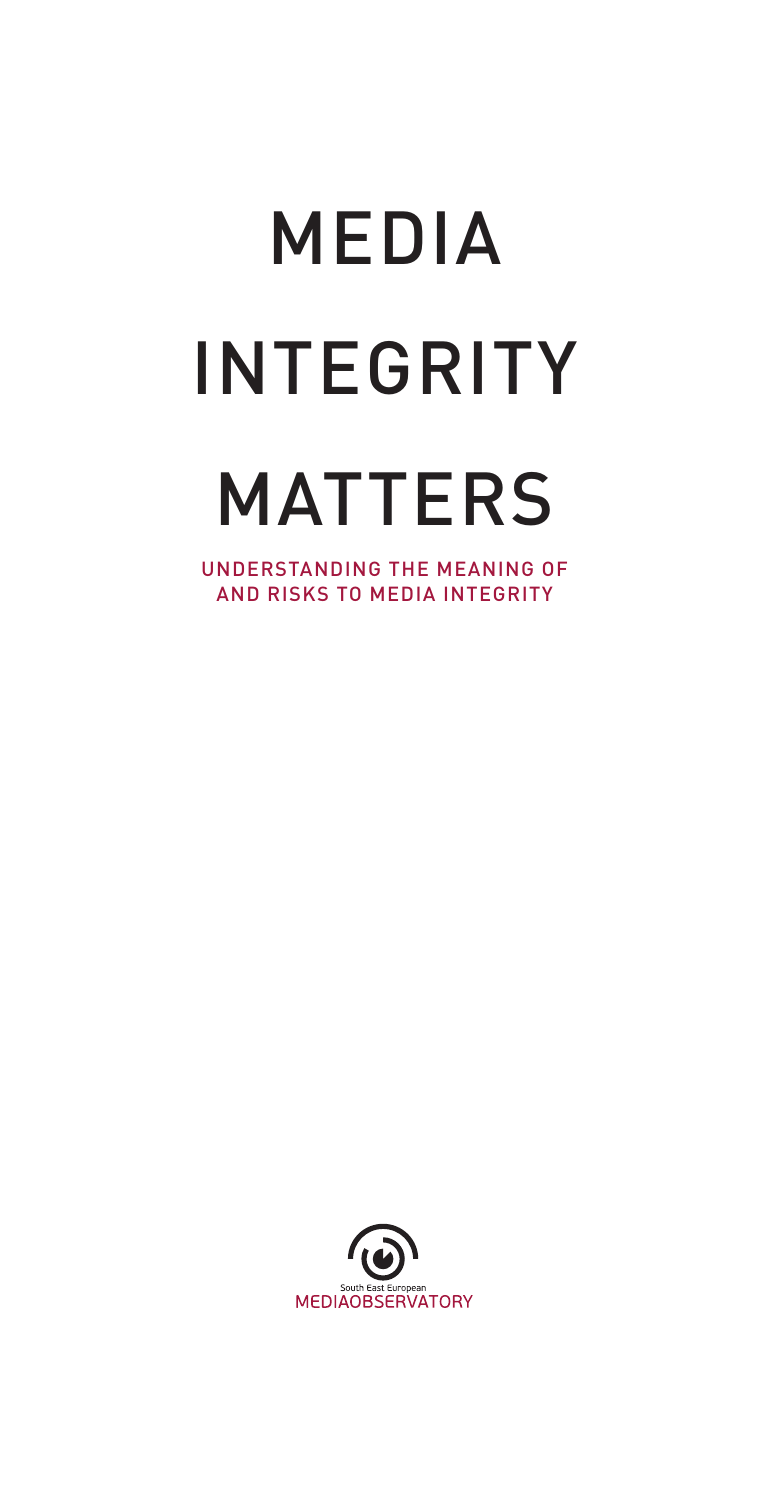### HOW TO DEFINE MEDIA INTEGRITY?

In order to capture whole set of qualities of the media sector crucial for its ability to serve the public interest and democracy, the research conducted within the project South East European Media Observatory has introduced the notion of »media integrity«. It denotes public service values in media and journalism.

Media integrity encompasses several qualities of the media system – policies, structures and practices in the media field, and their relations – which enable the media to serve the public interest and democratic processes, demonstrating in their operations and content:

> freedom and independence from particular/special private or governmental interests;

> transparency of own operations and interests including clear disclosure of exposure to or dependence upon particular private or governmental interests;

> commitment to and respect for ethical and professional standards, and

responsibility and responsiveness to citizens.

Media integrity more specifically refers to media's ability to:

provide accurate and reliable information to citizens without being dependent upon, having clientelistic relations with, or serving particular/special private or governmental sources, and

ensure that citizens have access to and are able to express a wide range of views and opinions without being exposed to bias and propaganda.

Media integrity also implies journalists' and other media professionals' capacity to:

adhere to professional autonomy and standards, demonstrating commitment to serve the public interest in contrast to relations and practices which corrupt and instrumentalize the profession for particular/special private or governmental interests.

This capacity includes transparency of dependence upon particular interests and sources and commitment of journalists to protect professional standards in such circumstances.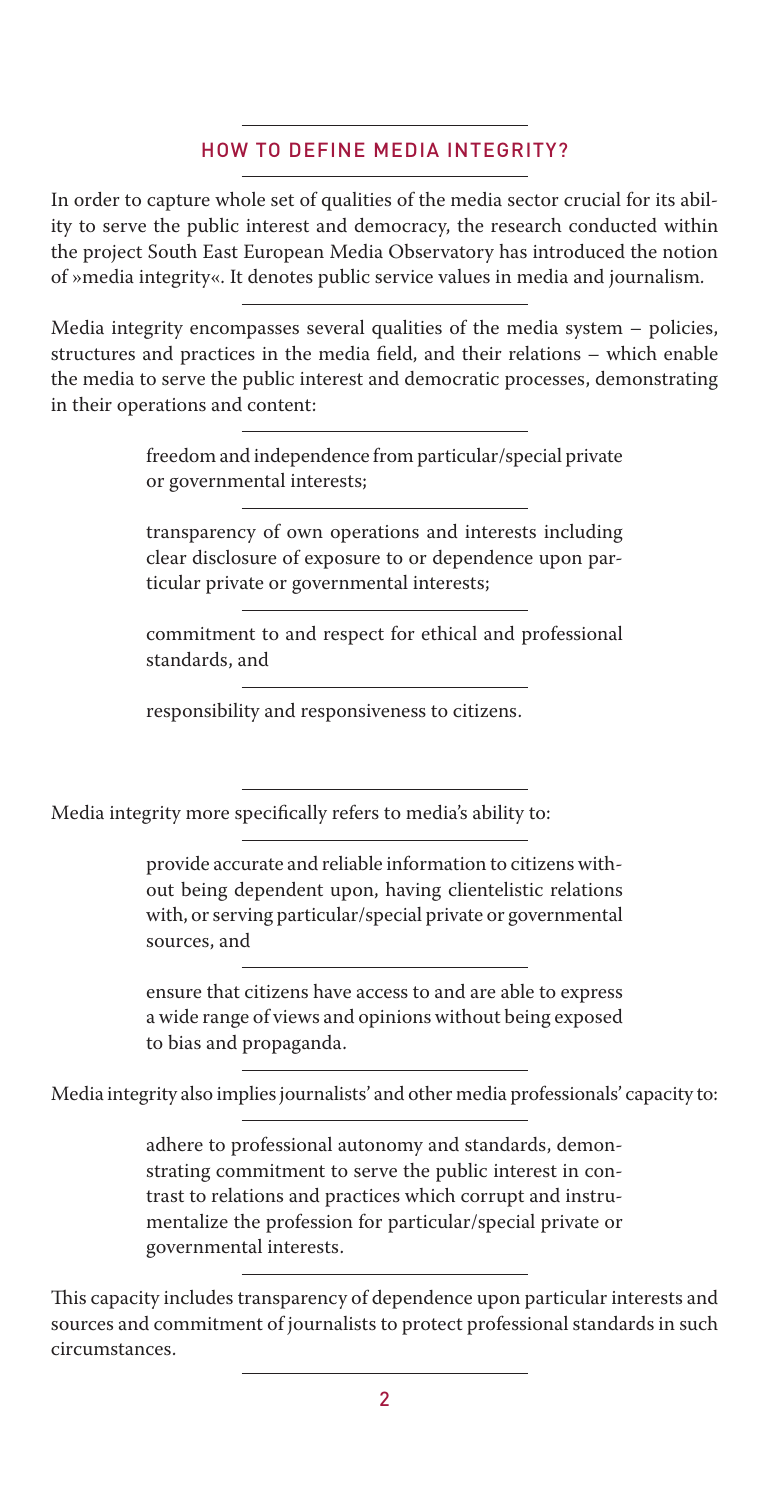## WHAT PUTS MEDIA INTEGRITY AT RISK?

Applying the holistic approach and adapting the risk-based analytical framework, the South East European Media Observatory's research methodology established four risk areas for media integrity:

media policy development and implementation;

media structures (media ownership, finances, and public service broadcasting);

journalists, and

journalistic/media practices.

Specific risks to media integrity were identified for each of these areas. Following that, the media integrity research was designed and conducted to elaborate patterns of relations and practices as well as actors relevant for understanding how specific risks to media integrity are manifested in each country covered by the research.

#### **MEDIA INTEGRITY RISK AREA:** POLICY DEVELOPMENT AND IMPLEMENTATION

RISKS

Development and reform strategy for media sector has not been adopted, or it lacks support for operationalisation, because of conflicting particular interests. In such circumstances partial media policy interventions prevail following particular interests, dominant in certain period.

Media policy mechanisms and measures are developed without proper analysis, strategies and public consultations, because the procedure of adoption is not based on knowledge and public interest, but on particular political or commercial interests of particular groups.

Media policy mechanisms (including regulatory mechanisms) and measures are introduced on the basis of models imposed to satisfy requests of outside actors, without proper analysis and public consultations, and respect for situation and public interest in concrete country.

Media policy mechanisms, including regulations aimed at transparency, anti-concentration and media independence have not been developed or contain inconsistencies or are not applied efficiently, indicating prevailing interests of dominant political and private business groups to avoid efficient policy mechanisms in that area.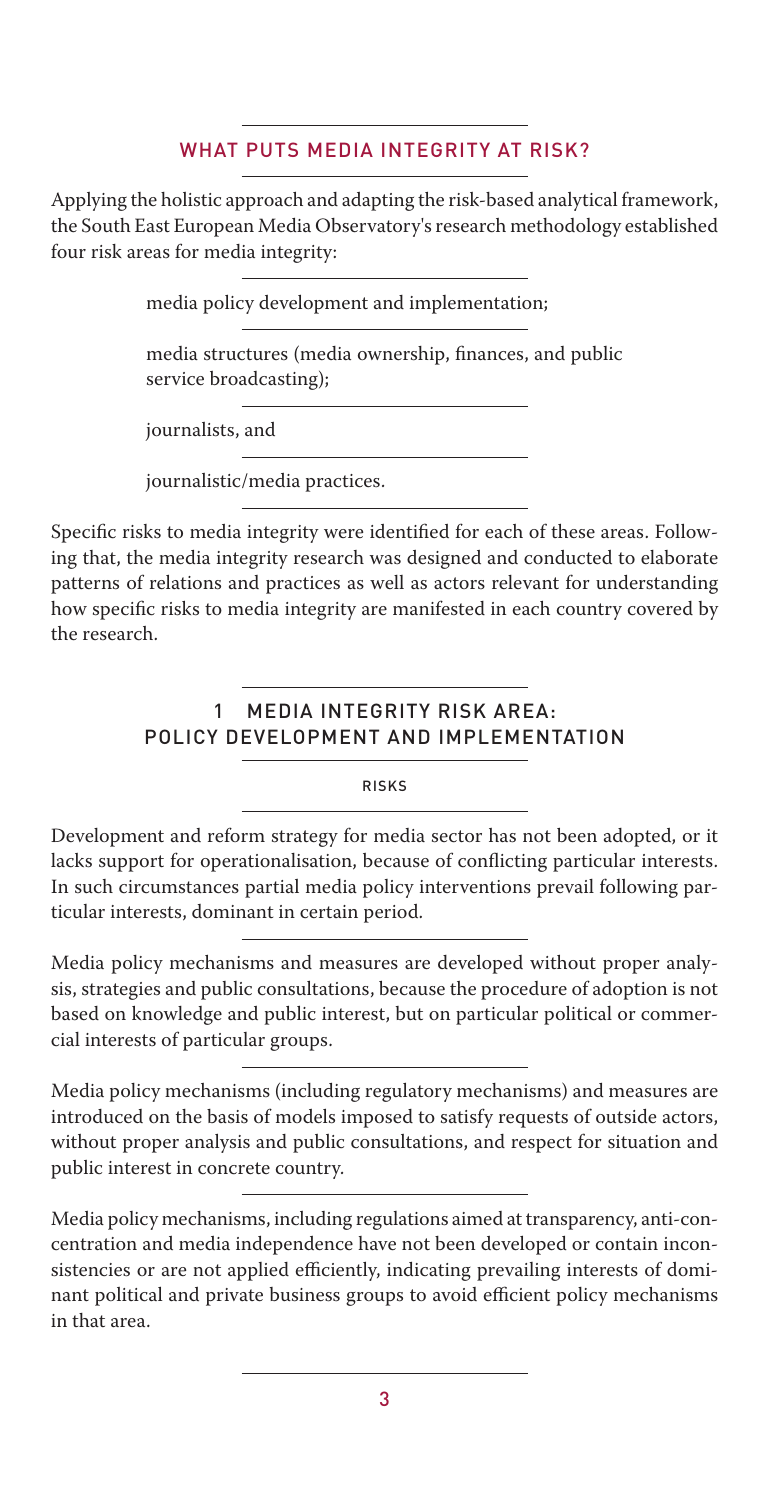Media regulation is often changed, it lacks consistency and operational solutions. Its level of implementation is low. Changes of media regulation correspond to changes in the government. Adoption of media regulation is not matter of public debate and political consensus, but is rather a subject of high level of political polarisation and conflicts. Such circumstances arise from process of development and adoption of media regulation being captured and media itself instrumentalized by particular (conflicting) political and private interests.

Media policy making institutions (and bodies, officials and formal representatives of the public in such bodies) lack capacities for development of media policy (capacities to collect data, make or commission analyses, to develop "knowledge and vision-based" strategies, regulations and measures; lack of capacities include small number of officials, lack of competences etc.) or their capacities are neglected by ruling political groups. Knowledgeable people with integrity among officials employed in the governmental bodies responsible for the media or in the media regulatory institutions as well as among members of the regulatory bodies are exposed to pressure and campaigns from the side of particular political and private interests.

Media policy making institutions, bodies and officials as well as procedures are exposed to control and influence of particular political or private interests of particular groups (including particular political parties), against common public interest. Dominant actors in media policy development are instrumental for particular political and private interests, often in terms of "quid pro quo" ("this for that", "a favour for a favour").

Independent, non-governmental and non-commercial actors as well as citizens are excluded from the process of media policy development and adoption. Such actors are not self-organised and lack institutional capacities and initiative for participation in the procedures and public consultations.

Politicians – in the government and the parliament – responsible for media policy development and implementation lack competences in the media field or have direct or indirect conflicting interests in that field.

Introduction of new policy mechanisms and legal provisions is not followed by development of new institutions capable to support their implementation, or by building capacities of existing institutions for such tasks.

Regulatory bodies in the media field have no power (de iure and/or de facto) or are not given possibility to develop own capacities and competences to be able to act in public interest.

Regulatory bodies are on governing and decision making level controlled or influenced by particular governmental or private interests. The appointment procedure and actual composition of the governing bodies of the media regulators allow influence of particular political or private commercial interests, and not interests of the public.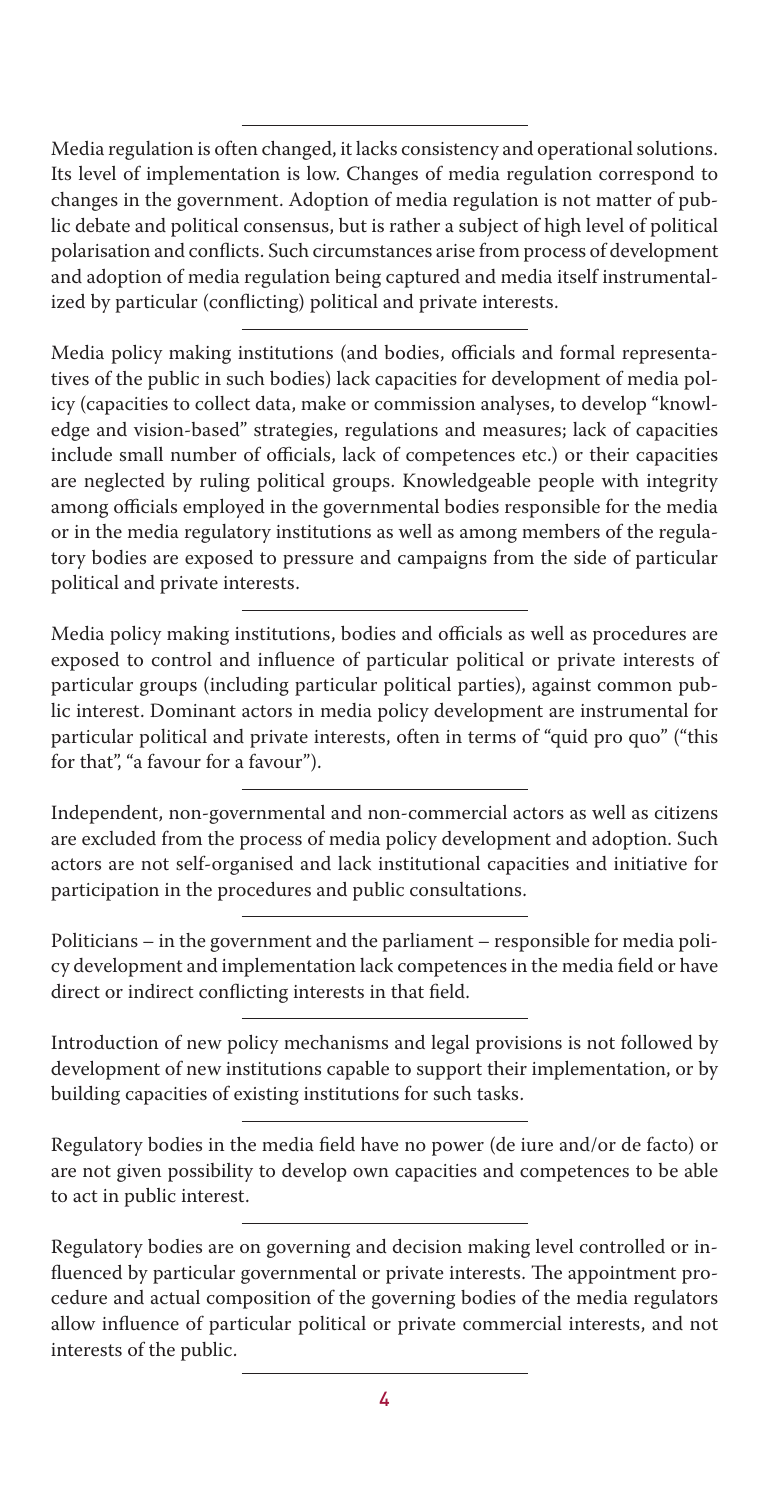Operations and decisions of regulators are not transparent, access to information about their decisions and documents, including finances, is not provided in a way to enable public to follow their work and role.

Decisions by regulatory bodies with regard to allocation of licences or frequencies (spectrum) or to introduction of measures in accordance with own supervising and sanctioning power are made to serve or are influenced by particular political or private interests.

Media policy development related to privatisation has been predominantly influenced by particular private and political interests, contributing to control over important media resources (in terms of financial and symbolic value) being used for benefits of such interests and/devastated by such interests.

Independent state bodies, such as Ombudsman, Information Commissioner, Anti-corruption body, and/or independent body supervising state budget and public spending, lack legal ground, competences, capacities and recognition to engage and intervene in the area of media policy and media sector as such.

Self-regulatory bodies and mechanisms are not developed or they lack recognition and influence due to polarisation in journalists' and media community.

Self-regulatory bodies and mechanisms lack resources due to lack of interest and support from politically instrumentalized and polarized journalists and media community.

# 2 MEDIA INTEGRITY RISK AREA: MEDIA STRUCTURES AND INSTITUTIONS

2.1 MEDIA OWNERSHIP

RISKS

Media ownership is not transparent. Even when formal owners are known, data on real owners and/or on source of investment are hidden.

Media ownership is not gained for and driven by strategic business interests in the media market, but by political interests to control and use media for promotion of own and disqualification of opposing political agenda, or by particular business groups which use the media in clientelistic relations with political groups (seeking to achieve various "rents" and concessions).

Dominant media owners on national and local markets use media for promotion of own and disqualification of opposing political agenda, and/or for clientelistic relations with political groups.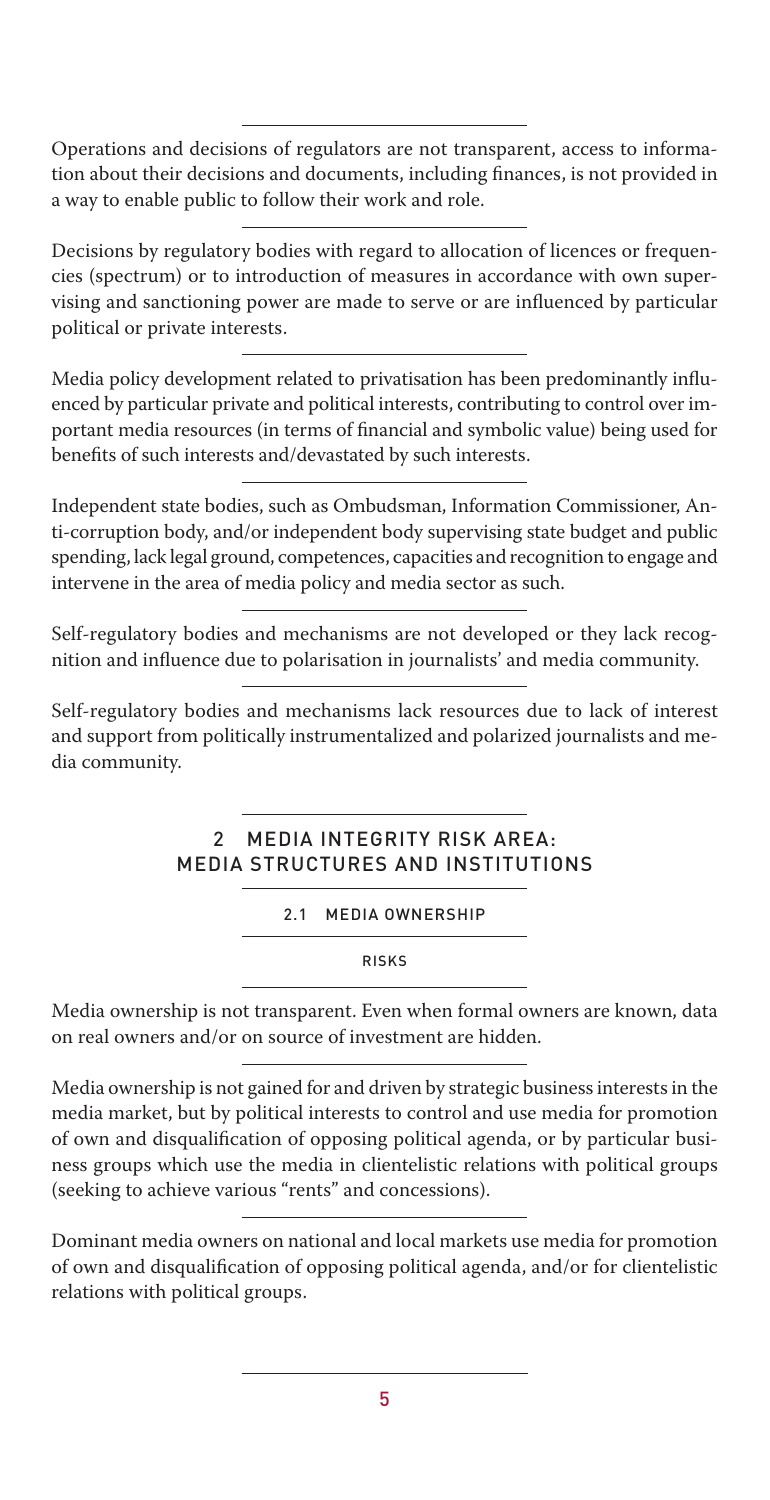Media ownership patterns enable excessive instrumentalisation of the media for particular political interests and conflicts or particular private business interests which disregard public interest and democratic role of the media.

Media ownership is concentrated – in terms of horizontal, vertical or diagonal cross ownership – in hands of (small number) of political or business groups to serve their particular political and private interests, disregarding democratic role of the media and public interest in the media.

State owned media (completely or partially) on national and local level are governed and financed to serve particular political and business interest of the ruling political groups. It is reflected in appointment of key personnel and editorial policy. Such media are sometimes taken their resources (infrastructure, buildings, capital, professional capacities) or their resources are neglected or transferred to private structures, leading the state media to financial and professional collapse.

Privatisation of state owned media is made or is still taking place in a non-transparent way and/or in a way to provide for particular political and private interests to gain resources, control and influence based on political connections and clientelism.

Privatisation of state media is delayed or blocked for the reason of preserving control and influence of particular political groups and interests through financial instruments and appointments of key personnel.

The news agency having the dominant position in the market is owned by the state, its governing structure, operations and editorial policy are influenced by interests of particular political groups in the government, and its key personnel is appointed based on political affiliation.

Foreign media owners, including (Western) transnational media corporations, take part and contribute to media integrity risks, integrating in own structures, operations, decisions and practices in our countries non-transparency, political instrumentalisation and clientelism, and disrespect for legal and ethical rules.

Banks gained excessive control of the media, mainly through debt capital of media owners, making the situation instrumental for political and business interests of particular groups who are controlling the banks.

Organised crime and criminal groups are hidden owners of the media outlets, intervening in public and political communication with controversial content based on own particular interests.

Secret services are hiding behind formal/fake media ownership, intervening in public and political communication with controversial content based on hidden interest of particular political and business groups.

Owners of the media established or sustained with donor support – which at the beginning of "media democratisation" attained donations to strengthen demo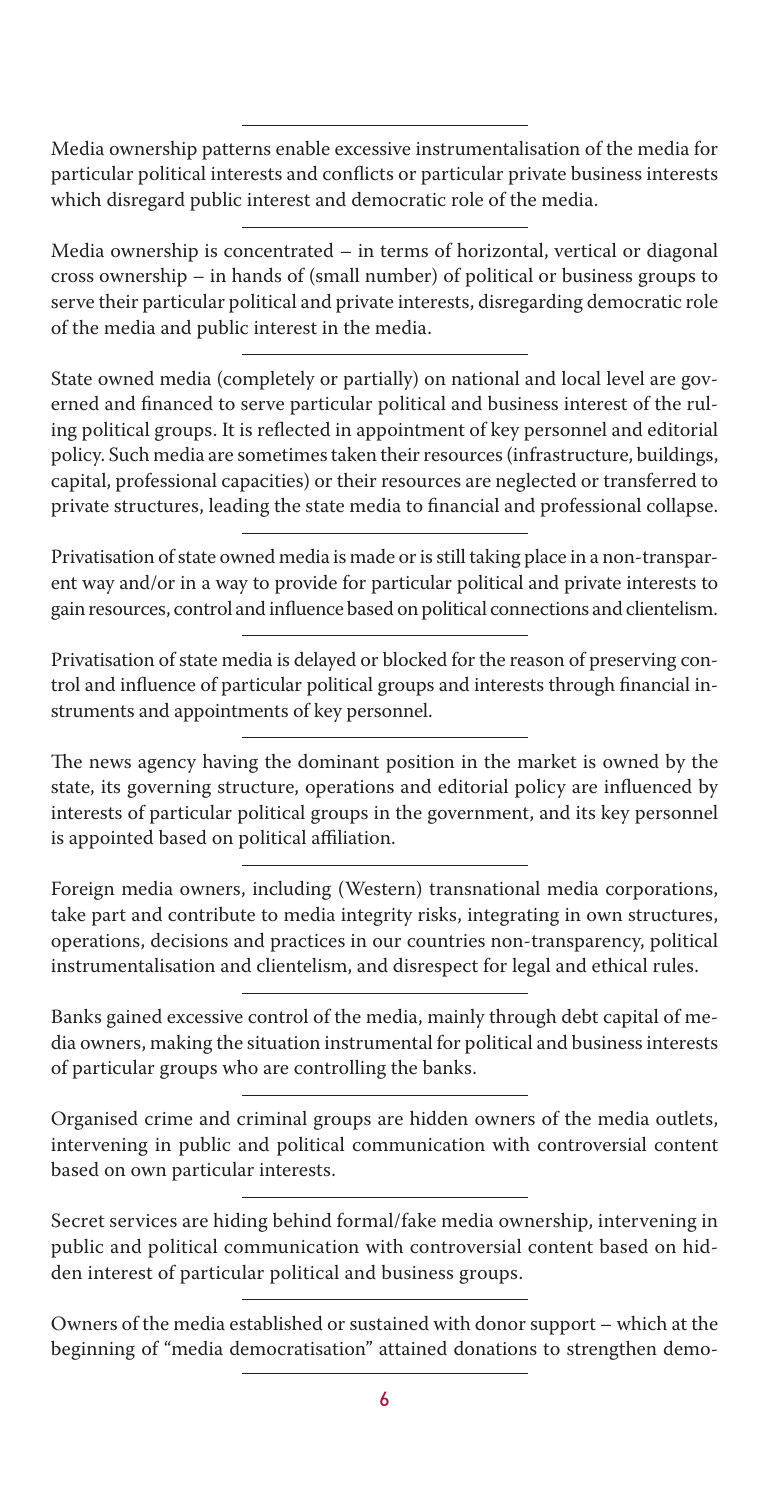cratic role of the media and improve access of citizens to independent news and analyses – have turned to instrumentalize the media for particular political or private interests or sold them to new owners which serve such interests.

Ownership of non-profit, non-governmental, alternative and community media, providing news and analyses, and public space for discussion without dependence on and influence of local/national political and business interests, are based on weak and unstable organisational and financial structure, and dependent on project-based support from international donors and their agenda.

Ownership of ethnic minority media is instrumentalized for particular business and political interests of dominant political group within ethnic minority, diminishing democratic and participatory potential and role of such media.

New media outlets are launched based on non-transparent ownership and source of investment, its operations indicate their instrumentalisation for particular business and political interests.

Withdrawal or collapse of media outlets is not result of failure at competitive media market, but of clientelistic structures and relations disabling regular business operations and competition.

2.2 MEDIA FINANCES

RISKS

Data on media finances are not transparent. Media companies hide sources of their income.

Media are operating despite insufficient legal sources of income.

Media production costs, including data on number, structure, employment status and wages of workforce are hidden.

Key data affecting media finances in competitive media market and transparency of media business are not available or not reliable. It includes data on circulation, subscriptions, sold copies, readership for print media; data on ratings and audience for radio and TV, data on unique visitors for online media, data on advertising market total amount and shares etc. No mechanism for verification of such data through reliable methodology and independent supervision is provided as an instrument of self-regulation and transparency by the media industry. Agencies providing such data are instrumental for particular interests.

Advertisements in the media are distributed directly or through advertising agencies and/or media buying agencies based on political affiliations or clientelistic relations.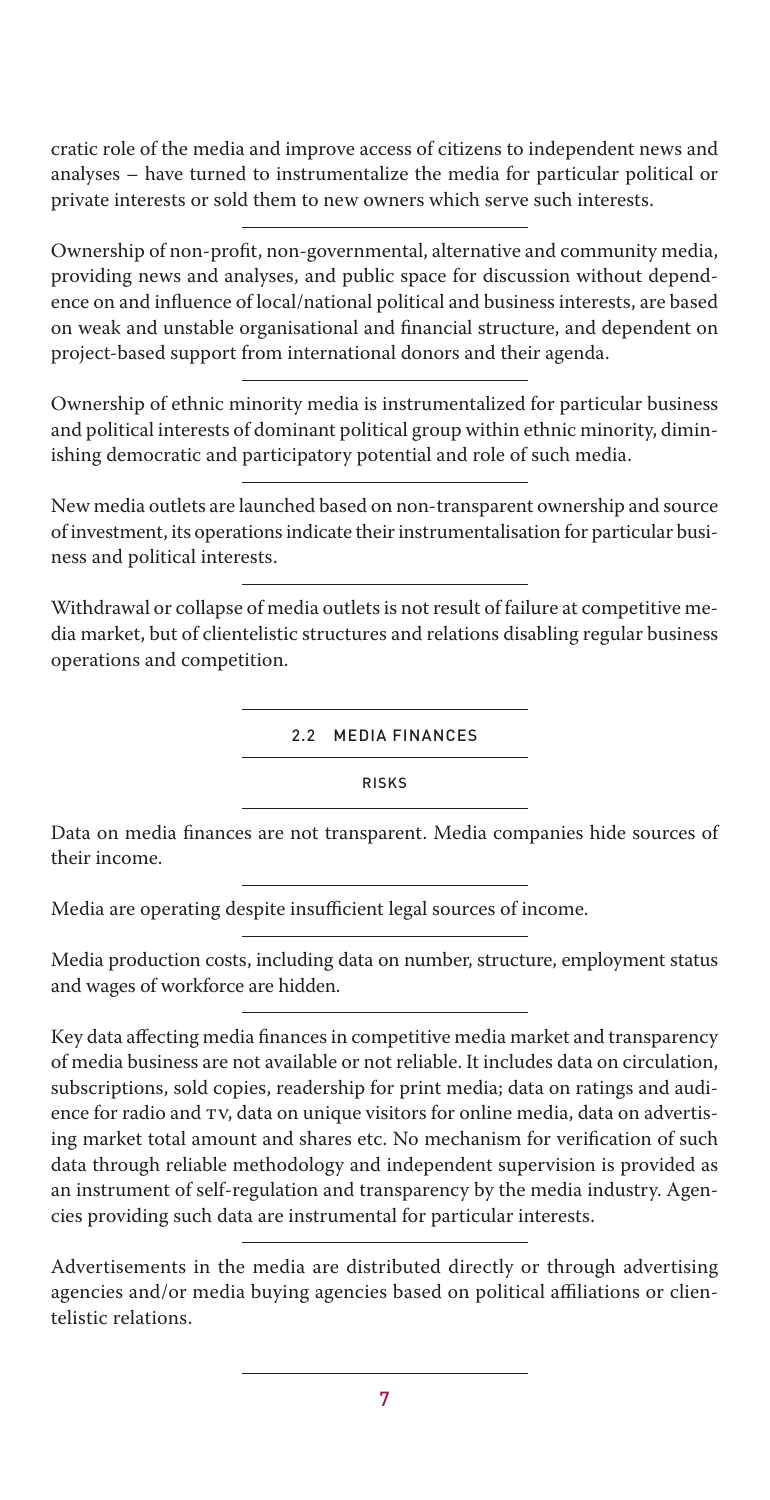State advertising, including advertising of public companies and public authorities on national, regional and local level, as well as advertising of tenders, are distributed in non-transparent way, based on particular political and business interests of the ruling political groups.

State advertising is disproportionately distributed to the media connected/supportive to political group in the government. Critical media don't receive advertisements from the state institutions/companies regardless audience share.

State adverting, sponsorship, promotion campaigns and other financial flows from the state budget on national or local level to the media make substantial part of whole advertising market.

State tax policy measures for the media are used by ruling political groups as an instrument to punish or reward particular media, or media sub-sectors, based on political and business interests of ruling political groups.

State aid to the media (e.g. subsidies) is neither adequately regulated nor transparent, but politically influenced.

Bank loans, debt repayments and other bank arrangements are given to the media based on political affiliations or clientelistic relations.

Media income based on subscription and/or sold cold copies i.e. direct consumer relations with citizens are making small part of income.

Donor media support which made substantial contribution to capacity development and operations of the media committed to promotion of democracy, human rights and equality at the beginning of "media democratisation" was discontinued and not replaced by income from citizens/users or other sources committed to the same values. Consequently such media are exposed to sources of income and influence, connected to particular private business and political interests with no respect for such values.

Investigative journalism aiming at disclosing clientelistic and corruptive practices and connections, misbehaviour of centers of power, receive no financial support within established media outlets or from any independent source in the country, but occasionally from international donors.

#### 2.3 PUBLIC SERVICE BROADCASTING

RISKS

Composition of governing bodies of Public Service Broadcasting (PSB), procedures and mechanisms of appointment and dismissal of their members as well as the key management and editorial personnel provide prevailing influence of the government or/and of particular political grouping on editorial and business policy of PSB.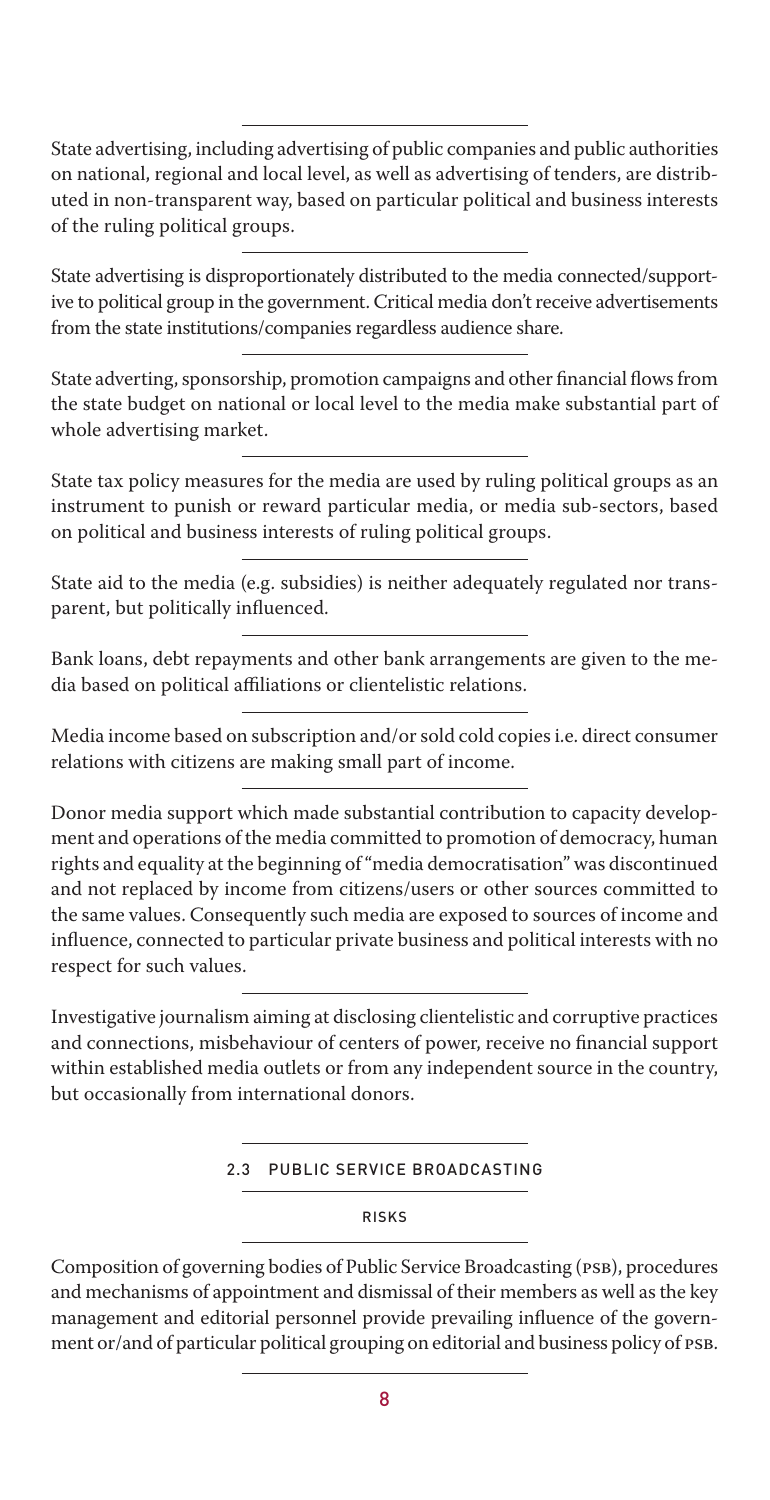Key management and editorial personnel change with the change of the government.

Public service broadcasting lacks sufficient, adequate and consistent financial and other resources.

Allocation of financial resources to PSB is not based on transparent and objective criteria and procedures.

Government decides on the amount of licence fee without public discussion. Direct government financing makes substantial part of total PSB budget.

Government decides about wages of journalists and other employees at PSB.

PSB contracts and arrangements in selling advertising, co-production and purchase of independent production are not based on transparent and objective criteria and procedures. Such arrangements are based on particular business and political interests, and on clientelism.

Financial statements and use of resources of PSB are not adequately and independently controlled and mechanisms of financial accountability are not in place or are not efficient.

Public lack transparent and accountable information about the financial resources and operations of PSB.

#### 3 MEDIA INTEGRITY RISK AREA: JOURNALISTS

RISKS

Journalists lack capacities (in terms of individual competences, including education and skills, and in terms of institutional and horizontal forms of professional socialisation) to confront structures and relations which obstruct democratic role of the media.

Journalists which confront and disclose relations, cases and actors of clientelism, corruption and crime in politics and business, including the media, are exposed to various forms of pressure, threats, attacks and violence.

Journalists adopt the role of clients to political and business patrons in exchange for various commodities and privileges. Such practices take forms of bias reporting and propaganda on political and commercial issues.

Editors are appointed regardless their professional competencies and integrity, but rather on the basis of political affiliation, loyalty to and connections with particular political and business interests of the media owners. Editors don't disclose and confront but serve such political and business interests.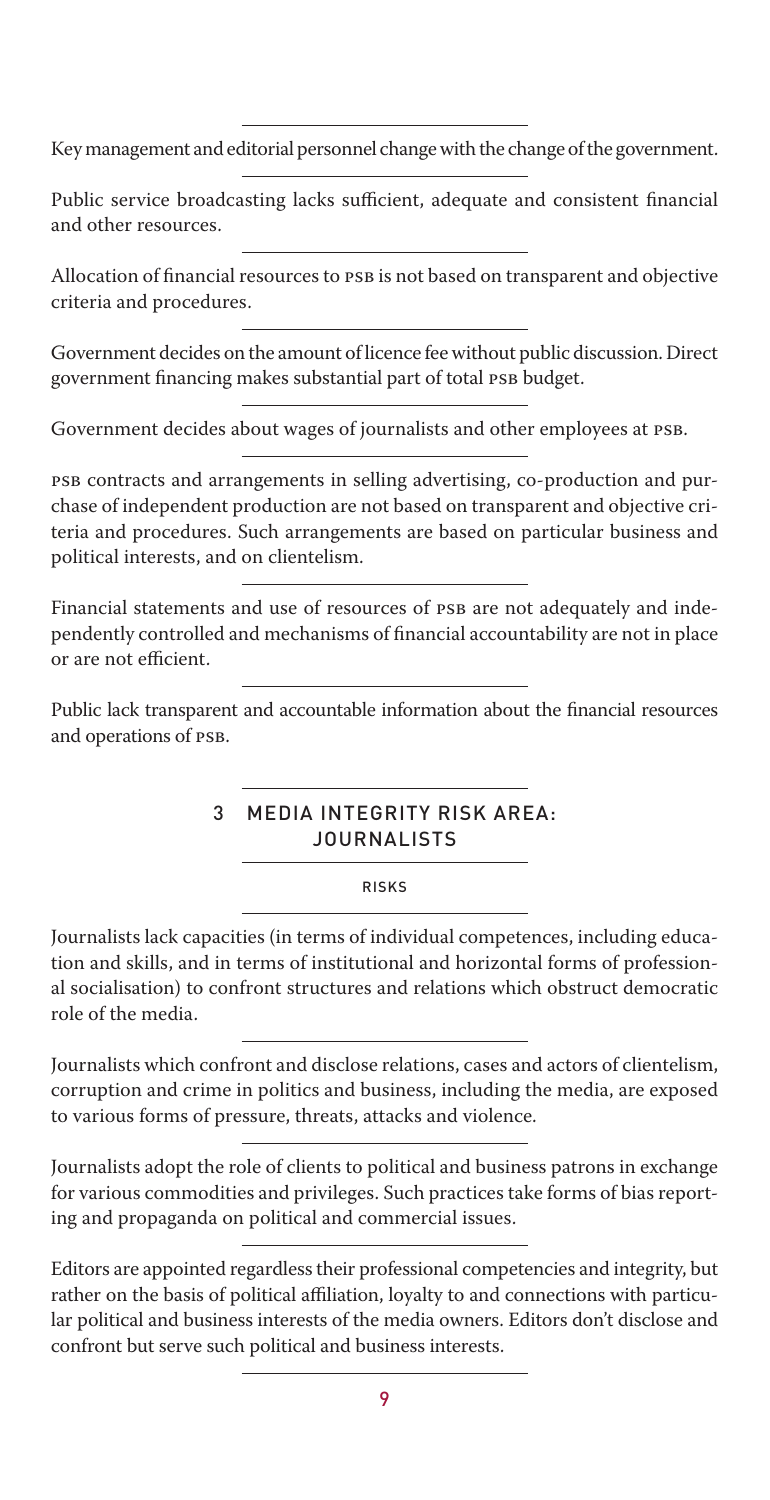Editors are replaced if disclose and confront particular political and business interests which are instrumentalizing the media.

Polarisation among journalists reflects political polarisation and journalists act as informal spokespersons of confronting political blocks.

Professional solidarity among journalists is low. Number of journalists organised in associations and unions within individual media and on local, regional, national and international level is small.

Labour and professional rights of journalists are inadequately protected through legal or self-regulatory instruments (e.g. collective agreements).

Security of jobs in journalism is low, journalists work in precarious conditions and arrangements without regular contracts, their labour rights and wages are decreasing, altogether affecting dependence relations with and concessions to media employers and their political or business patrons.

Investigative journalists lack support or face various forms of pressure and censorship within own media, escaping to self-employment, occasional financial support of international donors and forms of publications of own work outside mainstream media.

# **MEDIA INTEGRITY RISK AREA:** JOURNALISTIC AND MEDIA PRACTICES

RISKS

Adherence to media ethics and other normative instruments is low.

Political bias in reporting is common practice of public service and private media, being exposed to influence and control of particular political and business interests and groups.

Media content is highly politicized reflecting their instrumentalisation for contesting political and partisan interests; it also reflects dominant forms of social organisation and distribution of social power and resources which are based on clientelism and mediated through political parties.

Media role in providing public space for rational political debate and negotiations on common social issues with participation of wide range of political views of various actors in society is replaced by overall commercialisation, as well as reporting patterns, news packaging and content formats based on personalisation, dramatisation and trivialisation of politics and social issues, by pro et contra formats emphasizing political conflicts and polarisations and ignoring complexities.

Media agenda is dominated by issues and events related to contesting particular political and business interests.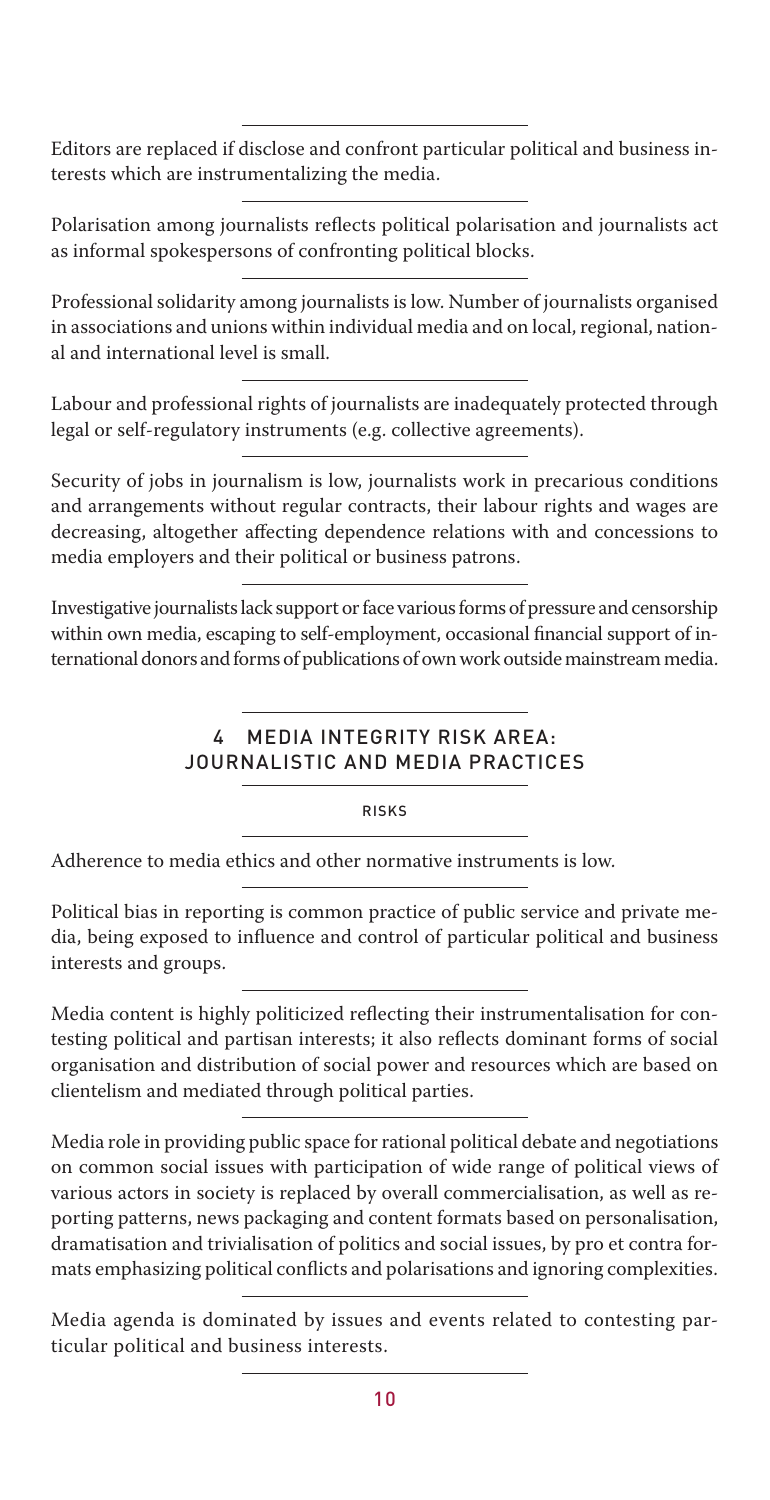Media play important role in blocking, distorting and shadowing historical memory - memory of significant social experiences from recent history, crucial for capacities of citizens to confront new forms of hegemonic ideologies.

Representation of ethnic, religious, sexual and other minorities as well as gender representations in the media contribute to and sustain forms of social organisation, distribution of roles and resources in society based on social exclusion, inequality and dominance of particular political and economic interests.